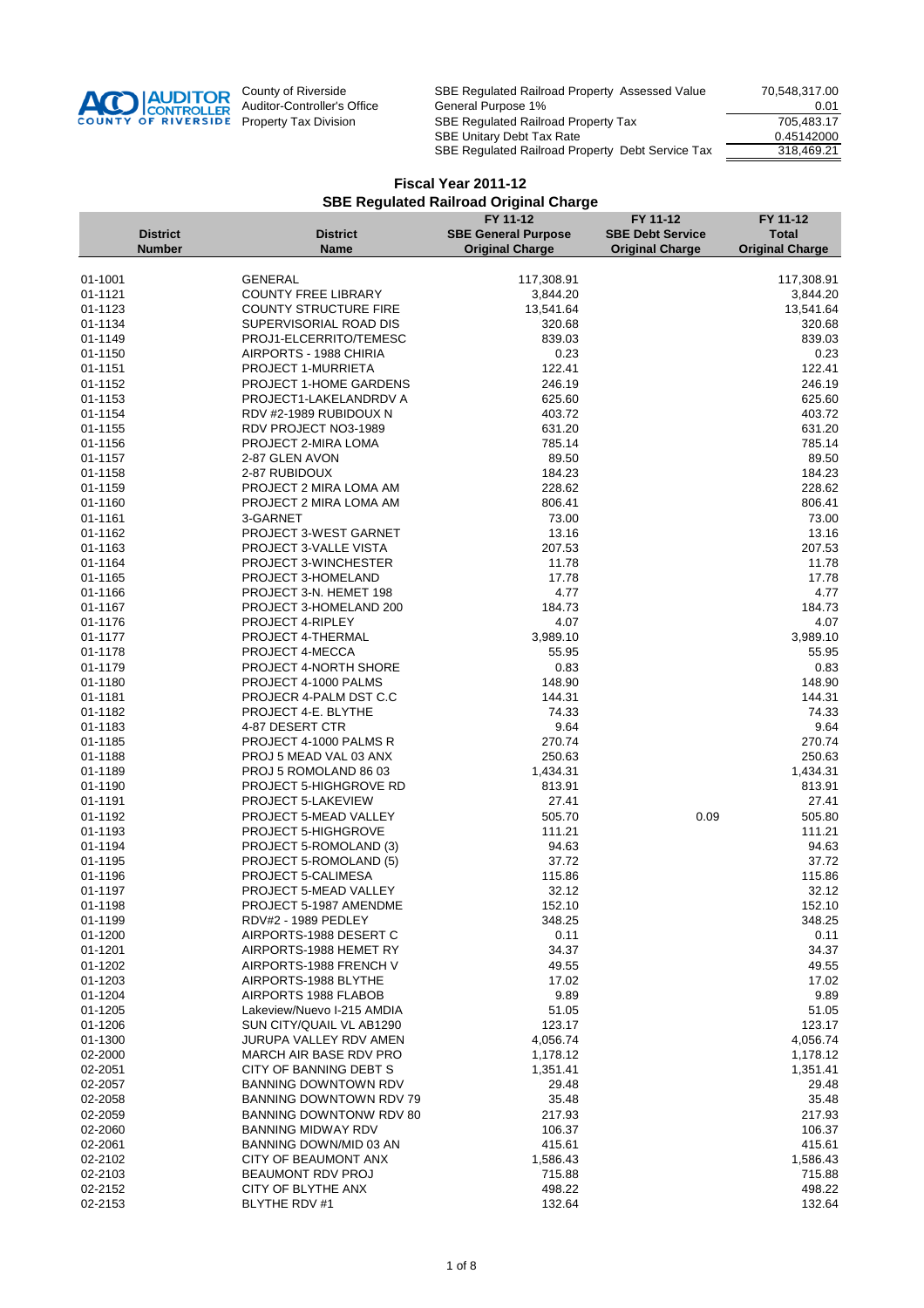

|                    |                 |                                                   | FY 11-12                   | FY 11-12                | FY 11-12               |
|--------------------|-----------------|---------------------------------------------------|----------------------------|-------------------------|------------------------|
|                    | <b>District</b> | <b>District</b>                                   | <b>SBE General Purpose</b> | <b>SBE Debt Service</b> | <b>Total</b>           |
|                    | <b>Number</b>   | <b>Name</b>                                       | <b>Original Charge</b>     | <b>Original Charge</b>  | <b>Original Charge</b> |
|                    |                 |                                                   |                            |                         |                        |
| 02-2154            |                 | BLYTHE RDV AMND #1                                | 152.49                     |                         | 152.49                 |
| 02-2155            |                 | BLYTHE RDV AMND #2 AB1                            | 49.70                      |                         | 49.70                  |
| 02-2156            |                 | BLYTHE PROJ1 AMEND 3 R                            | 139.22                     |                         | 139.22                 |
| 02-2157<br>02-2170 |                 | BLYTHE PROJ NO 1 03 AN<br><b>CITY OF CALIMESA</b> | 490.92<br>235.41           |                         | 490.92<br>235.41       |
| 02-2172            |                 | CALIMESA RDV PROJ 1                               | 39.64                      |                         | 39.64                  |
| 02-2173            |                 | <b>CALIMESA CITY FIRE</b>                         | 188.44                     |                         | 188.44                 |
| 02-2190            |                 | CITY OF CANYON LAKE                               | 278.89                     |                         | 278.89                 |
| 02-2191            |                 | CITY OF CANYON LAKE FIRE                          | 128.66                     |                         | 128.66                 |
| 02-2224            |                 | CATHEDRAL CITY FIRE                               | 192.59                     |                         | 192.59                 |
| 02-2225            |                 | CITY OF CATHEDRAL CITY                            | 946.51                     |                         | 946.51                 |
| 02-2226            |                 | CATHEDRAL CITY RDV                                | 357.35                     |                         | 357.35                 |
| 02-2227            |                 | CATHEDRAL CITY RDV #2                             | 1,182.46                   |                         | 1,182.46               |
| 02-2229            |                 | CATHEDRAL CITY RDV #3                             | 5,526.86                   |                         | 5,526.86               |
| 02-2252            |                 | CITY OF COACHELLA ANX                             | 1,100.29                   |                         | 1,100.29               |
| 02-2253            |                 | COACHELLA RDV PROJ 1                              | 158.92                     |                         | 158.92                 |
| 02-2254            |                 | COACHELLA RDV PROJ 2                              | 271.09                     |                         | 271.09                 |
| 02-2255            |                 | COACHELLA RDV PROJ 2-85                           | 12.50                      |                         | 12.50                  |
| 02-2256            |                 | COACHELLA RDV PROJ 3                              | 375.07                     |                         | 375.07                 |
| 02-2257            |                 | COACHELLA RDV PROJ 4                              | 835.91                     |                         | 835.91                 |
| 02-2297            |                 | CORONA TEMESCAL CYN R                             | 654.15                     |                         | 654.15                 |
| 02-2300            |                 | CORONA DOWNTOWN RDV AB                            | 437.58                     |                         | 437.58                 |
| 02-2301            |                 | CITY OF CORONA DEBT SE                            | 13,186.39                  |                         | 13,186.39              |
| 02-2302            |                 | CORONA DOWNTOWN RENEWA                            | 48.55                      |                         | 48.55                  |
| 02-2304            |                 | <b>CORONA REDEV PROJECT A</b>                     | 2,542.84                   |                         | 2,542.84               |
| 02-2308            |                 | CORONA RDV PROJ A-85AN                            | 267.28                     |                         | 267.28                 |
| 02-2309            |                 | CORONA RDV PROJ A-AMD                             | 563.95                     |                         | 563.95                 |
| 02-2310            |                 | CORONA MAIN ST SO. RDV                            | 202.04                     |                         | 202.04                 |
| 02-2318<br>02-2321 |                 | CORONA RDV PROJ A-AMEN<br>CITY OF DESERT HOT SPR  | 483.72<br>529.03           |                         | 483.72<br>529.03       |
| 02-2323            |                 | DESERT HOT SPGS RDV 1                             | 415.63                     |                         | 415.63                 |
| 02-2327            |                 | DESERT HOT SPGS RDV 2                             | 171.88                     |                         | 171.88                 |
| 02-2328            |                 | DHS #1&2 RDV 98 ANX AB                            | 578.01                     |                         | 578.01                 |
| 02-2352            |                 | CITY OF LAKE ELSINORE                             | 1,142.66                   |                         | 1,142.66               |
| 02-2353            |                 | RANCHO LAGUNA RDV 1                               | 1,389.09                   |                         | 1,389.09               |
| 02-2354            |                 | RANCHO LAGUNA RDV 2                               | 2,119.56                   |                         | 2,119.56               |
| 02-2355            |                 | RANCHO LAGUNA RDV 3                               | 601.30                     |                         | 601.30                 |
| 02-2374            |                 | LA QUINTA NO-LOW                                  | 765.29                     |                         | 765.29                 |
| 02-2375            |                 | CITY OF LA QUINTA                                 | 1,073.33                   |                         | 1,073.33               |
| 02-2376            |                 | CITY OF LA QUINTA RDV                             | 9,492.38                   |                         | 9,492.38               |
| 02-2378            |                 | LA QUINTA PROJECT #2                              | 5,164.86                   |                         | 5,164.86               |
| 02-2405            |                 | HEMET REDEVELOPMENT AG                            | 1,655.12                   |                         | 1,655.12               |
| 02-2407            |                 | CITY OF HEMET BASIC AR                            | 2,813.76                   |                         | 2,813.76               |
| 02-2412            |                 | <b>HEMET FARMERS FAIR RDV</b>                     | 56.21                      |                         | 56.21                  |
| 02-2413            |                 | <b>HEMET WESTON PARK RDV</b>                      | 67.88                      |                         | 67.88                  |
| 02-2414            |                 | <b>HEMET DOWNTOWN RDV</b>                         | 44.44                      |                         | 44.44                  |
| 02-2415            |                 | <b>COMBINED COMMERCIAL RD</b>                     | 411.21                     |                         | 411.21                 |
| 02-2425            |                 | <b>CONSOL. WHITEWATER RDV</b>                     | 7,287.67                   |                         | 7,287.67               |
| 02-2441            |                 | CITY OF INDIAN WELLS                              | 230.35                     |                         | 230.35                 |
| 02-2448            |                 | <b>INDIAN WELLS NO-LOW</b>                        | 256.28<br>3,716.00         |                         | 256.28                 |
| 02-2451<br>02-2452 |                 | CITY OF INDIO DEBT SER<br>INDIO CENTRE RENEWAL P  | 25.40                      |                         | 3,716.00<br>25.40      |
| 02-2453            |                 | INDIO CENTRE RENEWAL P 83                         | 429.53                     |                         | 429.53                 |
| 02-2454            |                 | DATE CAPITAL PROJ                                 | 995.35                     |                         | 995.35                 |
| 02-2463            |                 | <b>INDIO MERGER RDV PROJ</b>                      | 921.39                     |                         | 921.39                 |
| 02-2490            |                 | <b>CITY OF MORENO VALLEY</b>                      | 3,787.92                   |                         | 3,787.92               |
| 02-2492            |                 | MORENO VALLEY RDV                                 | 4,044.55                   |                         | 4,044.55               |
| 02-2493            |                 | <b>MORENO VALLEY FIRE</b>                         | 1,006.91                   |                         | 1,006.91               |
| 02-2494            |                 | CITY OF MORENO VL LIBRARY                         | 279.55                     |                         | 279.55                 |
| 02-2495            |                 | <b>CITY OF MURRIETA</b>                           | 2,434.45                   |                         | 2,434.45               |
| 02-2498            |                 | CITY OF MURRIETA LIBRA                            | 283.61                     |                         | 283.61                 |
| 02-2499            |                 | MURRIETA RDV P AB1290                             | 1,418.65                   |                         | 1,418.65               |
| 02-2500            |                 | MURRIETA RDV 2006 AMEND AB1                       | 303.97                     |                         | 303.97                 |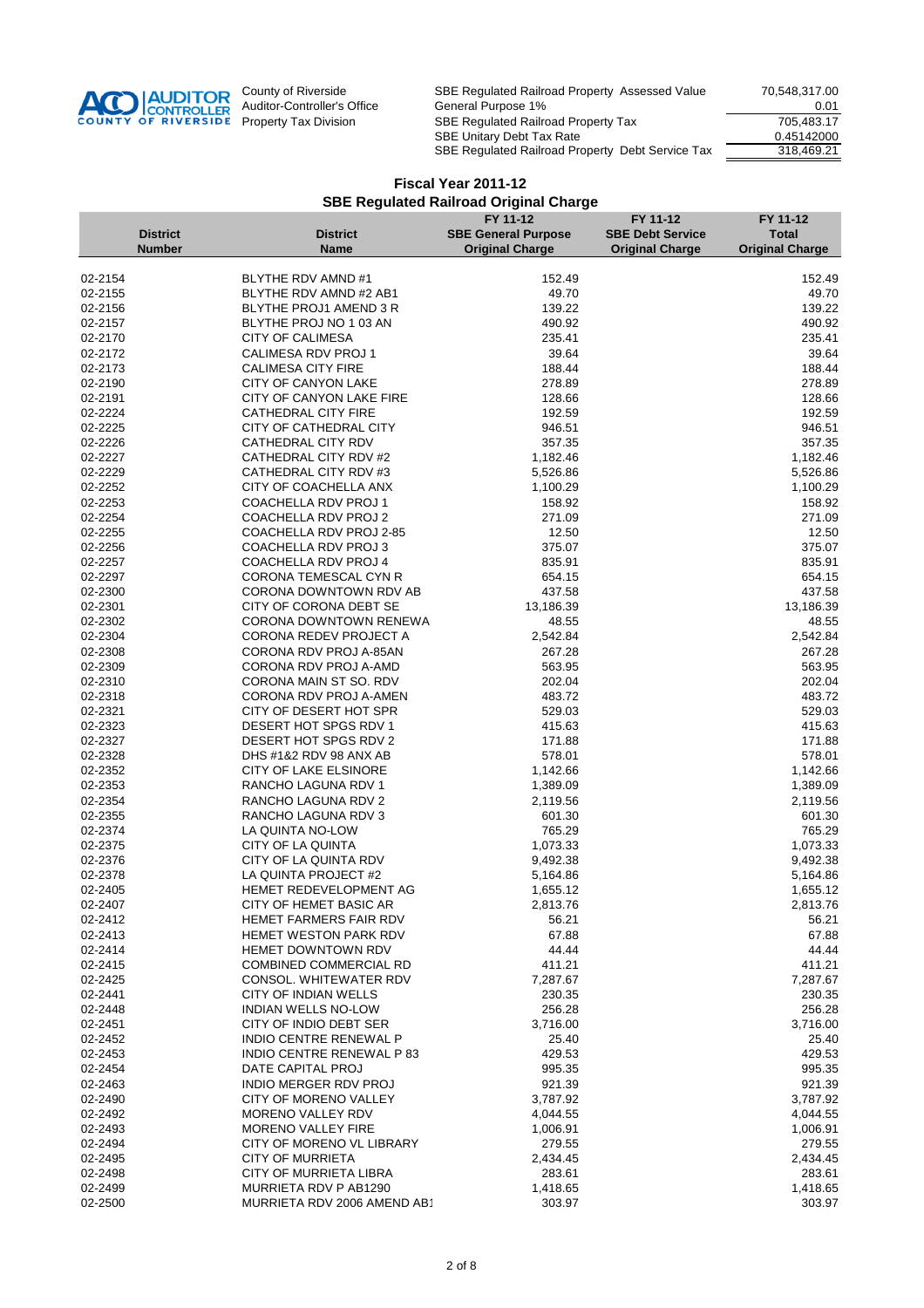

|                    |                 |                                                          | FY 11-12                   | FY 11-12                | FY 11-12               |
|--------------------|-----------------|----------------------------------------------------------|----------------------------|-------------------------|------------------------|
|                    | <b>District</b> | <b>District</b>                                          | <b>SBE General Purpose</b> | <b>SBE Debt Service</b> | <b>Total</b>           |
|                    | <b>Number</b>   | <b>Name</b>                                              | <b>Original Charge</b>     | <b>Original Charge</b>  | <b>Original Charge</b> |
|                    |                 |                                                          |                            |                         |                        |
| 02-2501            |                 | <b>CITY OF NORCO</b>                                     | 652.53                     |                         | 652.53                 |
| 02-2505            |                 | NORCO REDV PROJ 1                                        | 497.19                     |                         | 497.19                 |
| 02-2506            |                 | NORCO REDV 84 ANX                                        | 2,352.18                   |                         | 2,352.18               |
| 02-2507            |                 | NORCO RDV AMEND 3                                        | 48.27                      |                         | 48.27                  |
| 02-2580<br>02-2582 |                 | CITY OF PALM DESERT<br>PALM DESERT REDVEV PROJ 1         | 1,211.11<br>1,932.76       |                         | 1,211.11<br>1,932.76   |
| 02-2583            |                 | PALM DESERT REDV 82 AN                                   | 8,268.19                   |                         | 8,268.19               |
| 02-2584            |                 | PALM DESERT RDV 2                                        | 3,399.22                   |                         | 3,399.22               |
| 02-2586            |                 | PALM DESERT RDV 3                                        | 886.89                     |                         | 886.89                 |
| 02-2587            |                 | PALM DESERT RDV 4                                        | 2,586.21                   |                         | 2,586.21               |
| 02-2590            |                 | PALM DESERT NO-LOW                                       | 431.45                     |                         | 431.45                 |
| 02-2601            |                 | CITY OF PALM SPRINGS D                                   | 4,654.74                   |                         | 4,654.74               |
| 02-2607            |                 | PALM SPRGS CENT BUS REDEV                                | 370.21                     |                         | 370.21                 |
| 02-2608            |                 | CITY OF PALM SPGS TAQ-AND RI                             | 256.70                     |                         | 256.70                 |
| 02-2613            |                 | <b>OASIS RDV PROJECT</b>                                 | 79.00                      |                         | 79.00                  |
| 02-2614            |                 | N.PALM CANYON RDV                                        | 224.56                     |                         | 224.56                 |
| 02-2615            |                 | <b>HIGHLAND-GATEWAY RDV</b>                              | 159.53                     |                         | 159.53                 |
| 02-2616            |                 | RAMON-BOGIE RDV PROJ                                     | 320.56                     |                         | 320.56                 |
| 02-2617            |                 | SO. PALM CANYON RDV                                      | 162.34                     |                         | 162.34                 |
| 02-2618            |                 | <b>BARISTO-FARRELL RDV</b>                               | 603.62                     |                         | 603.62                 |
| 02-2622            |                 | PALM SPRINGS RDV PROJ 9                                  | 884.70                     |                         | 884.70                 |
| 02-2623            |                 | PALM SPRINGS CANYON RDV                                  | 385.55                     |                         | 385.55                 |
| 02-2651            |                 | CITY OF PERRIS                                           | 2,337.18                   |                         | 2,337.18               |
| 02-2655            |                 | RDV PROJ 1987                                            | 555.90                     |                         | 555.90                 |
| 02-2656            |                 | PERRIS RDV PROJECT C &                                   | 680.54                     | 9.39                    | 689.93                 |
| 02-2657            |                 | PERRIS RDV PROJECT 94                                    | 991.95                     |                         | 991.95                 |
| 02-2681<br>02-2682 |                 | <b>CITY OF RANCHO MIRAGE</b><br>RANCHO MIRAGE WHITEWATER | 564.50<br>3,768.16         |                         | 564.50<br>3,768.16     |
| 02-2690            |                 | RANCHO MIRAGE RDV-84 P                                   | 5,794.66                   |                         | 5,794.66               |
| 02-2701            |                 | CITY OF RIVERSIDE DEBT                                   | 20,125.15                  | 731.93                  | 20,857.08              |
| 02-2703            |                 | SYCAMORE CYN BOX SPRGS PA                                | 1,523.01                   |                         | 1,523.01               |
| 02-2704            |                 | SYC/BOX SPRGS-IND PK RDV AB                              | 35.63                      |                         | 35.63                  |
| 02-2705            |                 | RIV MALL & WHITE PK - 85 ANX                             | 168.79                     |                         | 168.79                 |
| 02-2706            |                 | RIVERSIDE MALL & WHITE PK 75                             | 965.09                     |                         | 965.09                 |
| 02-2707            |                 | RIV MALL & WHITE PK RENEWAL                              | 297.87                     |                         | 297.87                 |
| 02-2708            |                 | CASA BLANCA REDEVEL PR                                   | 651.62                     |                         | 651.62                 |
| 02-2709            |                 | AIRPORT INDUST REDEVEL                                   | 381.03                     |                         | 381.03                 |
| 02-2710            |                 | AIRPORT INDUS REDEV PR                                   | 444.22                     |                         | 444.22                 |
| 02-2711            |                 | EASTSIDE REDEVELOPMENT                                   | 19.78                      |                         | 19.78                  |
| 02-2712            |                 | <b>CENTRAL INDUSTRIAL RED</b>                            | 287.41                     |                         | 287.41                 |
| 02-2713            |                 | ARLINGTON CENTER PROJ                                    | 36.07                      |                         | 36.07                  |
| 02-2714            |                 | CENTRAL INDUST RDV - 85                                  | 658.16                     |                         | 658.16                 |
| 02-2715            |                 | AIRPORT INDUST RDV - 85                                  | 108.36                     |                         | 108.36                 |
| 02-2716            |                 | CENTRAL INDUST RDV 98                                    | 17.75                      |                         | 17.75                  |
| 02-2717            |                 | <b>MAGNOLIA CENTER RDV PR</b>                            | 623.88                     |                         | 623.88                 |
| 02-2718<br>02-2719 |                 | ARLINGTON AMND 3 RDV A<br>LA SIERRA/ARLANZA RDV          | 692.98                     |                         | 692.98                 |
| 02-2724            |                 | ARLINGTON NO 3 04AX AB                                   | 2,613.41<br>157.84         |                         | 2,613.41<br>157.84     |
| 02-2725            |                 | ARLINGTON NO 3 04AX E&                                   | 99.00                      |                         | 99.00                  |
| 02-2726            |                 | HUNTER PARK/NORTHSIDE                                    | 1,373.37                   |                         | 1,373.37               |
| 02-2802            |                 | CITY OF SAN JACINTO AN                                   | 987.50                     |                         | 987.50                 |
| 02-2803            |                 | CITY OF SAN JACINTO RD                                   | 670.71                     |                         | 670.71                 |
| 02-2804            |                 | SOBOBA SPRGS RDV PLT P                                   | 79.81                      |                         | 79.81                  |
| 02-2805            |                 | SAN JACINTO RDV AMEND                                    | 291.70                     |                         | 291.70                 |
| 02-2900            |                 | <b>CITY OF TEMECULA</b>                                  | 2,002.93                   |                         | 2,002.93               |
| 02-2910            |                 | TEMECULA PROJ #1 - 198                                   | 3,910.13                   |                         | 3,910.13               |
| 02-2917            |                 | CITY OF TEMECULA INC D                                   | 277.86                     |                         | 277.86                 |
| 02-3100            |                 | <b>CITY OF MENIFEE</b>                                   | 719.01                     |                         | 719.01                 |
| 02-3200            |                 | <b>CITY OF WILDOMAR</b>                                  | 246.95                     |                         | 246.95                 |
| 03-0004            |                 | YUCAIPA UNIFIED SCHOOL                                   | 491.42                     |                         | 491.42                 |
| 03-0009            |                 | SAN BERNARDINO VAL COM                                   | 55.73                      | 118.61                  | 174.34                 |
| 03-0018            |                 | <b>COLTON JOINT UNIFIED S</b>                            | 58.83                      | 57.48                   | 116.31                 |
| 03-0501            |                 | ALVORD UNIFIED SCHOOL                                    | 7,083.26                   | 2,419.65                | 9,502.91               |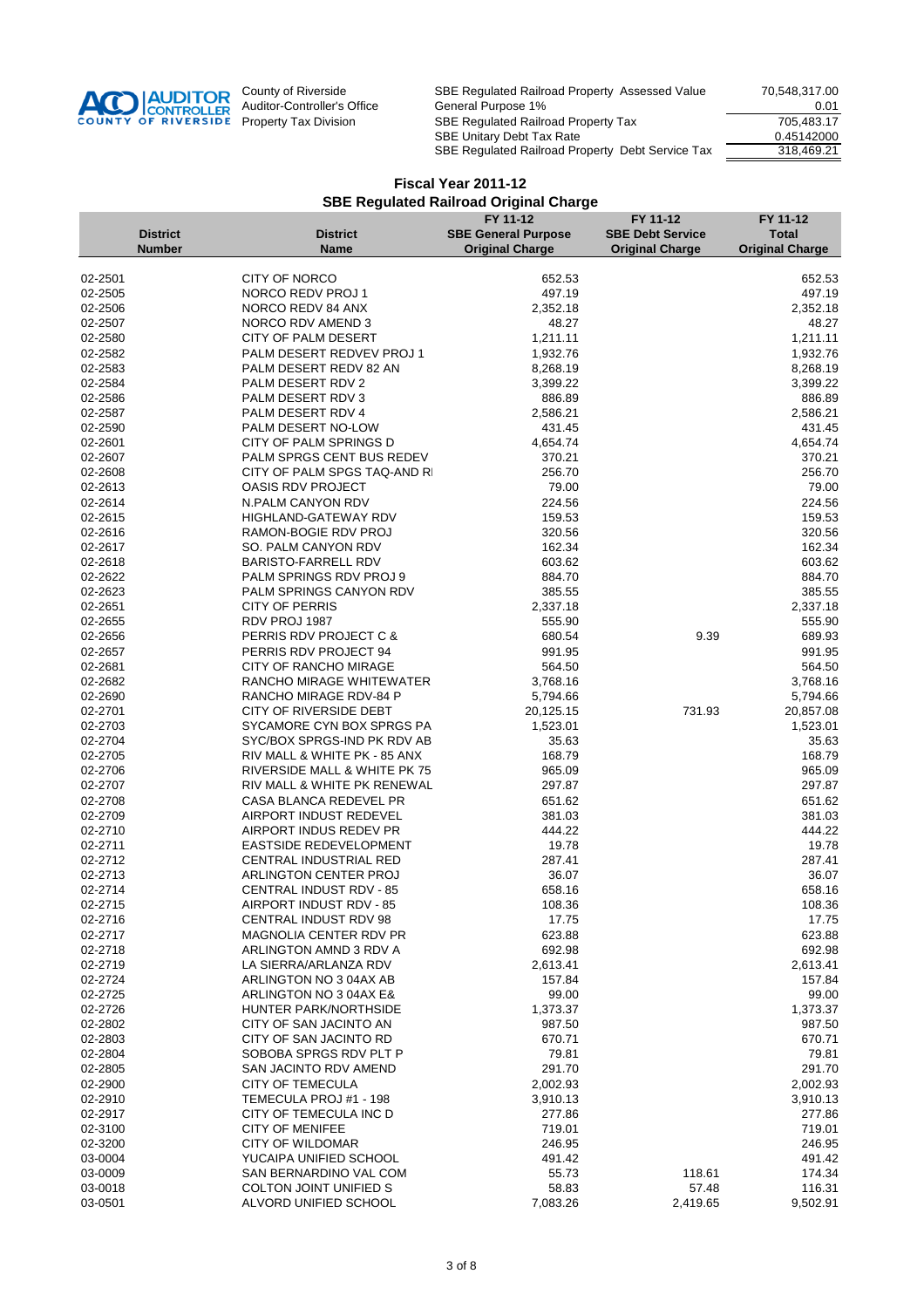

|                    |                 |                                                                | FY 11-12                   | FY 11-12                | FY 11-12               |
|--------------------|-----------------|----------------------------------------------------------------|----------------------------|-------------------------|------------------------|
|                    | <b>District</b> | <b>District</b>                                                | <b>SBE General Purpose</b> | <b>SBE Debt Service</b> | <b>Total</b>           |
|                    | <b>Number</b>   | <b>Name</b>                                                    | <b>Original Charge</b>     | <b>Original Charge</b>  | <b>Original Charge</b> |
|                    |                 |                                                                |                            |                         |                        |
| 03-0801            |                 | <b>BANNING UNIFIED SCHOOL</b>                                  | 4,369.90                   | 1,706.97                | 6,076.87               |
| 03-1101<br>03-1601 |                 | BEAUMONT UNIFIED SCHOO<br>COACHELLA VALLEY UNIFI               | 6,482.93<br>9,463.86       | 1,222.38<br>2,814.27    | 7,705.31<br>12,278.13  |
| 03-1701            |                 | CORONA NORCO UNIFIED S                                         | 32,809.50                  | 4,296.82                | 37,106.32              |
| 03-2001            |                 | DESERT SANDS UNIFIED S                                         | 12,794.36                  | 11,400.42               | 24,194.78              |
| 03-2201            |                 | DESERT CENTER UNIFIED                                          | 44.53                      |                         | 44.53                  |
| 03-2301            |                 | LAKE ELSINORE UNIFIED                                          | 4,288.53                   |                         | 4,288.53               |
| 03-3201            |                 | HEMET UNIFIED SCHOOL                                           | 8,253.62                   | 6,601.22                | 14,854.83              |
| 03-3601            |                 | JURUPA UNIFIED SCHOOL                                          | 14,500.78                  | 2,915.02                | 17,415.80              |
| 03-3901            |                 | MENIFEE SCHOOL                                                 | 385.73                     | 659.34                  | 1,045.07               |
| 03-4201            |                 | MORENO VALLEY UNIFIED                                          | 5,605.40                   | 2,084.74                | 7,690.14               |
| 03-4501            |                 | <b>MURRIETA UNIFIED</b>                                        | 6,576.25                   |                         | 6,576.25               |
| 03-4520            |                 | MURRIETA UNIFIED B & I                                         | 0.00                       | 2,021.21                | 2,021.21               |
| 03-4701            |                 | NUVIEW SCHOOL                                                  | 149.65                     | 187.17                  | 336.81                 |
| 03-5101            |                 | PALM SPRINGS UNIFIED S                                         | 9,195.01                   |                         | 9,195.01               |
| 03-5128            |                 | PALM SPRINGS UNIF B &                                          | 0.00                       | 14,834.77               | 14,834.77              |
| 03-5301            |                 | PALO VERDE UNIFIED SCH                                         | 2,519.96                   | 1,346.43                | 3,866.40               |
| 03-5401            |                 | PALO VERDE COMMUNITY C                                         | 440.71                     |                         | 440.71                 |
| 03-5701            |                 | PERRIS SCHOOL                                                  | 435.57                     | 217.37                  | 652.94                 |
| 03-5801<br>03-6101 |                 | RIVERSIDE UNIFIED SCHO<br>ROMOLAND SCHOOL                      | 56,649.47<br>279.24        | 4,437.14                | 61,086.61<br>279.24    |
| 03-6301            |                 | SAN JACINTO UNIFIED SC                                         | 2,260.20                   | 1,394.16                | 3,654.36               |
| 03-6501            |                 | <b>TEMECULA UNIFIED</b>                                        | 8,941.19                   |                         | 8,941.19               |
| 03-6520            |                 | TEMECULA UNIFIED B & I                                         | 0.00                       | 2,802.63                | 2,802.63               |
| 03-8001            |                 | VAL VERDE UNIF                                                 | 3,372.76                   | 269.36                  | 3,642.12               |
| 03-8601            |                 | PERRIS UNION HIGH SCHO                                         | 5,055.62                   | 1,981.84                | 7,037.46               |
| 03-9001            |                 | DESERT COMMUNITY COLLE                                         | 6,813.06                   | 6,139.51                | 12,952.57              |
| 03-9101            |                 | RIVERSIDE CITY COMMUNI                                         | 16,404.46                  | 4,637.77                | 21,042.23              |
| 03-9201            |                 | MT SAN JACINTO JUNIOR                                          | 5,704.58                   |                         | 5,704.58               |
| 03-9830            |                 | ELSINORE AREA ELEM SCH                                         | 3,839.18                   |                         | 3,839.18               |
| 03-9831            |                 | PERRIS AREA ELEM SCHOO                                         | 4,016.81                   |                         | 4,016.81               |
| 03-9832            |                 | PERRIS JR HIGH AREA FU                                         | 2,676.00                   |                         | 2,676.00               |
| 03-9896            |                 | RIV. CO. OFFICE OF EDU                                         | 21,176.35                  |                         | 21,176.35              |
| 04-1110            |                 | RIV CO REG PARK & OPEN                                         | 1,600.43                   |                         | 1,600.43               |
| 04-1351            |                 | FLOOD CONTROL ADMINIST                                         | 1,156.98                   |                         | 1,156.98               |
| 04-1361            |                 | FLOOD CONTROL ZONE 1                                           | 5,802.20                   |                         | 5,802.20               |
| 04-1362            |                 | FLOOD CONTROL ZONE 2                                           | 3,915.43                   |                         | 3,915.43               |
| 04-1363            |                 | FLOOD CONTROL ZONE 3<br>FLOOD CONTROL ZONE 4                   | 301.40                     |                         | 301.40                 |
| 04-1364<br>04-1365 |                 | FLOOD CONTROL ZONE 5                                           | 3,401.19<br>1,233.66       |                         | 3,401.19<br>1,233.66   |
| 04-1366            |                 | FLOOD CONTROL ZONE 6                                           | 770.74                     |                         | 770.74                 |
| 04-1367            |                 | FLOOD CONTROL ZONE 7                                           | 730.03                     |                         | 730.03                 |
| 04-1701            |                 | <b>COUNTY SERVICE AREA 1</b>                                   | 0.70                       |                         | 0.70                   |
| 04-1702            |                 | <b>COUNTY SERVICE AREA 2</b>                                   | 0.05                       |                         | 0.05                   |
| 04-1713            |                 | <b>COUNTY SERVICE AREA 12</b>                                  | 0.18                       |                         | 0.18                   |
| 04-1714            |                 | <b>COUNTY SERVICE AREA 13</b>                                  | 0.76                       |                         | 0.76                   |
| 04-1716            |                 | <b>COUNTY SERVICE AREA 15</b>                                  | 2.76                       |                         | 2.76                   |
| 04-1718            |                 | <b>COUNTY SERVICE AREA 17</b>                                  | 0.26                       |                         | 0.26                   |
| 04-1722            |                 | <b>COUNTY SERVICE AREA 20</b>                                  | 0.01                       |                         | 0.01                   |
| 04-1723            |                 | <b>COUNTY SERVICE AREA 21</b>                                  | 2.26                       |                         | 2.26                   |
| 04-1724            |                 | <b>COUNTY SERVICE AREA 22</b>                                  | 0.31                       |                         | 0.31                   |
| 04-1725            |                 | <b>COUNTY SERVICE AREA 23</b>                                  | 0.13                       |                         | 0.13                   |
| 04-1726            |                 | <b>COUNTY SERVICE AREA 24</b>                                  | 0.03                       |                         | 0.03                   |
| 04-1729            |                 | <b>COUNTY SERVICE AREA 27</b>                                  | 5.01                       |                         | 5.01                   |
| 04-1733            |                 | <b>COUNTY SERVICE AREA 30</b>                                  | 2.31                       |                         | 2.31                   |
| 04-1734            |                 | SERVICE AREA #33 MENIFEE                                       | 2.99                       |                         | 2.99                   |
| 04-1736            |                 | <b>COUNTY SERVICE AREA 33</b>                                  | 0.47                       |                         | 0.47                   |
| 04-1739            |                 | <b>COUNTY SERVICE AREA 36</b>                                  | 13.75                      |                         | 13.75                  |
| 04-1742<br>04-1745 |                 | <b>COUNTY SERVICE AREA 38</b><br><b>COUNTY SERVICE AREA 41</b> | 11.91<br>20.43             |                         | 11.91                  |
| 04-1747            |                 | <b>COUNTY SERVICE AREA 43</b>                                  | 4.79                       |                         | 20.43<br>4.79          |
| 04-1752            |                 | <b>COUNTY SERVICE AREA 47</b>                                  | 1.88                       |                         | 1.88                   |
| 04-1756            |                 | <b>COUNTY SERVICE AREA 51</b>                                  | 6.61                       |                         | 6.61                   |
|                    |                 |                                                                |                            |                         |                        |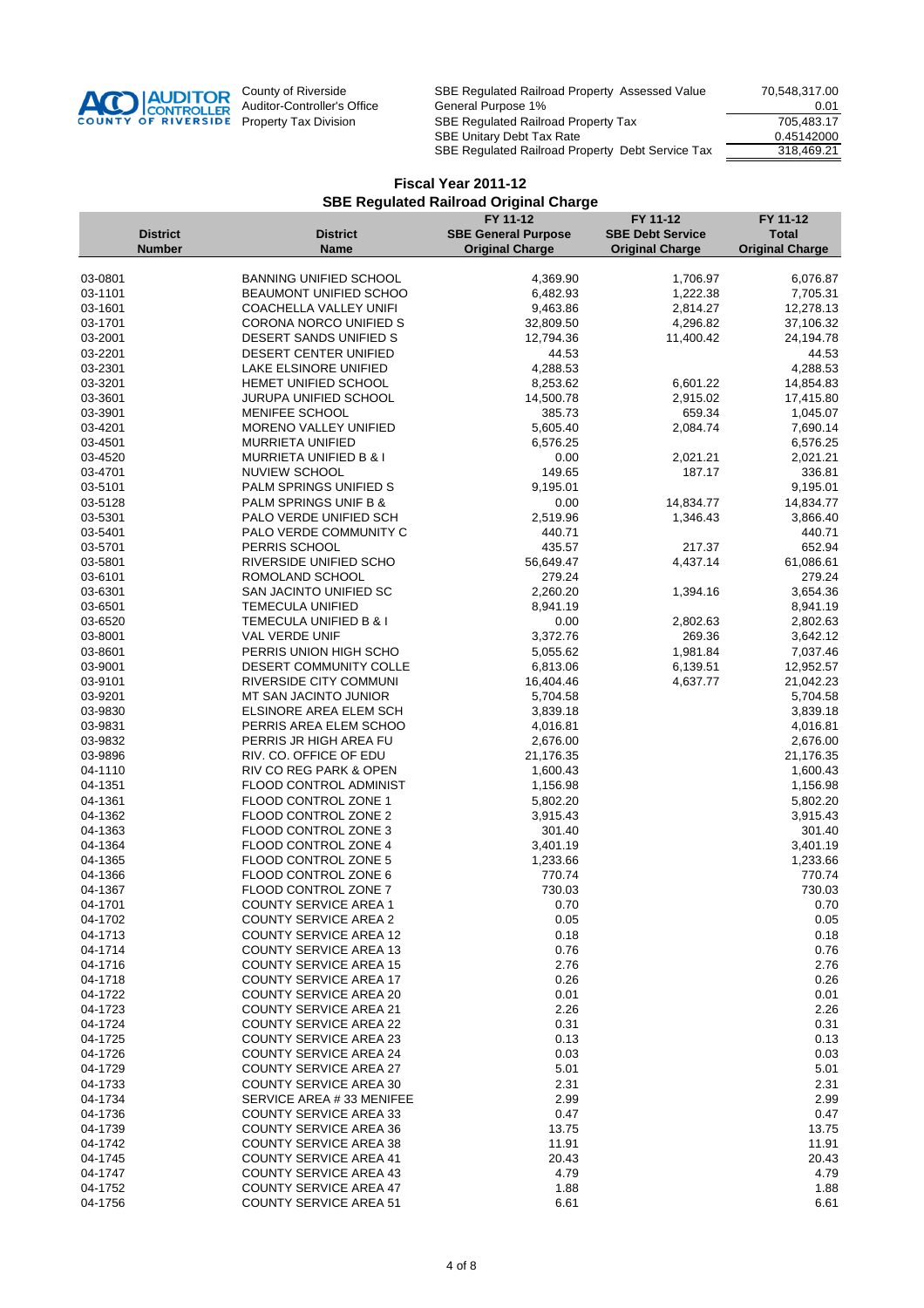

|                    |                 |                                                                | FY 11-12                   | FY 11-12                | FY 11-12               |
|--------------------|-----------------|----------------------------------------------------------------|----------------------------|-------------------------|------------------------|
|                    | <b>District</b> | <b>District</b>                                                | <b>SBE General Purpose</b> | <b>SBE Debt Service</b> | <b>Total</b>           |
|                    | <b>Number</b>   | <b>Name</b>                                                    | <b>Original Charge</b>     | <b>Original Charge</b>  | <b>Original Charge</b> |
|                    |                 |                                                                |                            |                         |                        |
| 04-1757            |                 | <b>COUNTY SERVICE AREA 52</b>                                  | 5.91                       |                         | 5.91                   |
| 04-1758            |                 | <b>COUNTY SERVICE AREA 53</b>                                  | 0.07                       |                         | 0.07                   |
| 04-1765            |                 | <b>COUNTY SERVICE AREA 59</b>                                  | 0.78                       |                         | 0.78                   |
| 04-1766            |                 | <b>COUNTY SERVICE AREA 60</b>                                  | 1.23                       |                         | 1.23                   |
| 04-1768            |                 | <b>COUNTY SERVICE AREA 62</b>                                  | 2.78                       |                         | 2.78                   |
| 04-1774            |                 | <b>COUNTY SERVICE AREA 67</b>                                  | 0.58                       |                         | 0.58                   |
| 04-1776            |                 | <b>COUNTY SERVICE AREA 69</b>                                  | 15.02                      |                         | 15.02                  |
| 04-1777            |                 | <b>COUNTY SERVICE AREA 70</b>                                  | 8.35                       |                         | 8.35                   |
| 04-1779            |                 | <b>COUNTY SERVICE AREA 72</b>                                  | 0.66                       |                         | 0.66                   |
| 04-1781            |                 | <b>COUNTY SERVICE AREA 73</b>                                  | 8.46                       |                         | 8.46                   |
| 04-1783            |                 | <b>COUNTY SERVICE AREA 75</b>                                  | 0.65                       |                         | 0.65                   |
| 04-1788            |                 | <b>COUNTY SERVICE AREA 80</b>                                  | 7.21                       |                         | 7.21                   |
| 04-1791            |                 | <b>COUNTY SERVICE AREA 82</b>                                  | 0.05                       |                         | 0.05                   |
| 04-1792            |                 | <b>COUNTY SERVICE AREA 84 -MEN</b>                             | 11.24                      |                         | 11.24<br>2.90          |
| 04-1793<br>04-1794 |                 | <b>COUNTY SERVICE AREA 84</b><br><b>COUNTY SERVICE AREA 85</b> | 2.90<br>4.89               |                         | 4.89                   |
| 04-1795            |                 | <b>COUNTY SERVICE AREA 86</b>                                  | 89.94                      |                         | 89.94                  |
| 04-1796            |                 | <b>COUNTY SERVICE AREA 87</b>                                  | 1.76                       |                         | 1.76                   |
| 04-1798            |                 | <b>COUNTY SERVICE AREA 86-MEN</b>                              | 52.95                      |                         | 52.95                  |
| 04-1799            |                 | <b>COUNTY SERVICE AREA 89</b>                                  | 0.91                       |                         | 0.91                   |
| 04-1802            |                 | <b>COUNTY SERVICE AREA 91</b>                                  | 2.20                       |                         | 2.20                   |
| 04-1803            |                 | <b>COUNTY SERVICE AREA 92</b>                                  | 0.04                       |                         | 0.04                   |
| 04-1804            |                 | <b>COUNTY SERVICE AREA 93</b>                                  | 43.12                      |                         | 43.12                  |
| 04-1805            |                 | <b>COUNTY SERVICE AREA 94</b>                                  | 0.40                       |                         | 0.40                   |
| 04-1808            |                 | <b>COUNTY SERVICE AREA 97</b>                                  | 1.47                       |                         | 1.47                   |
| 04-1814            |                 | <b>COUNTY SERVICE AREA 102</b>                                 | 0.05                       |                         | 0.05                   |
| 04-1815            |                 | <b>COUNTY SERVICE AREA 103</b>                                 | 0.53                       |                         | 0.53                   |
| 04-1816            |                 | <b>COUNTY SERVICE AREA 104</b>                                 | 10.61                      |                         | 10.61                  |
| 04-1817            |                 | <b>COUNTY SERVICE AREA 105</b>                                 | 5.57                       |                         | 5.57                   |
| 04-1820            |                 | <b>COUNTY SERVICE AREA 108</b>                                 | 3.64                       |                         | 3.64                   |
| 04-1825            |                 | <b>COUNTY SERVICE AREA 113</b>                                 | 0.30                       |                         | 0.30                   |
| 04-1837            |                 | <b>COUNTY SERVICE AREA 125</b>                                 | 60.74                      |                         | 60.74                  |
| 04-1838            |                 | <b>COUNTY SERVICE AREA 126</b>                                 | 250.38                     |                         | 250.38                 |
| 04-1845            |                 | <b>COUNTY SERVICE AREA 145</b>                                 | 2.07                       |                         | 2.07                   |
| 04-1850            |                 | SERVICE AREA # 145 MENIFEE                                     | 5.46                       |                         | 5.46                   |
| 04-1854            |                 | RANCHO MIRAGE CSD FIRE                                         | 369.26                     |                         | 369.26                 |
| 04-1855            |                 | RANCHO MIRAGE CSD LIBR                                         | 154.08                     |                         | 154.08                 |
| 04-4005            |                 | SUMMIT CEMETERY DISTRI                                         | 499.30                     |                         | 499.30                 |
| 04-4015            |                 | COACHELLA VALLEY PUBLI                                         | 135.11                     |                         | 135.11                 |
| 04-4018            |                 | ELSINORE VALLEY CEMETE                                         | 104.64                     |                         | 104.64                 |
| 04-4025            |                 | <b>MURRIETA CEMETERY</b>                                       | 40.48                      |                         | 40.48                  |
| 04-4031            |                 | PALM SPRINGS PUBLIC CE                                         | 33.05                      |                         | 33.05                  |
| 04-4035            |                 | PALO VERDE CEMETERY                                            | 31.50                      |                         | 31.50                  |
| 04-4038            |                 | PERRIS VALLEY CEMETERY                                         | 60.87                      |                         | 60.87                  |
| 04-4041            |                 | SAN JACINTO VALLEY CEM                                         | 84.78                      |                         | 84.78                  |
| 04-4045            |                 | <b>TEMECULA PUBLIC CEMETE</b>                                  | 91.40                      |                         | 91.40                  |
| 04-4047            |                 | <b>WILDOMAR CEMETERY</b>                                       | 72.35                      |                         | 72.35                  |
| 04-4110            |                 | CATHEDRAL CITY COMM SE                                         | 10.61                      |                         | 10.61                  |
| 04-4111            |                 | CATHEDRAL CITY CS ZN A                                         | 1.84                       |                         | 1.84                   |
| 04-4112            |                 | CATHEDRAL CITY CS ZN B                                         | 44.17                      |                         | 44.17                  |
| 04-4121            |                 | <b>EDGEMONT COMMUNITY SER</b>                                  | 257.50                     |                         | 257.50                 |
| 04-4126            |                 | EDGEMONT COM SERV DIST                                         | 2.06                       |                         | 2.06                   |
| 04-4151            |                 | <b>JURUPA COMMUNITY SERVI</b>                                  | 1,237.37                   |                         | 1,237.37               |
| 04-4156            |                 | <b>JURUPA COM SERV DIST I</b>                                  | 1.06                       |                         | 1.06                   |
| 04-4157            |                 | <b>JURUPA COMM SERV IMP 2</b>                                  | 27.38                      |                         | 27.38                  |
| 04-4158            |                 | <b>JURUPA COMM SERV IMP 3</b>                                  | 29.77                      |                         | 29.77                  |
| 04-4251            |                 | <b>RUBIDOUX COMMUNITY SER</b>                                  | 1,071.14                   |                         | 1,071.14               |
| 04-4266<br>04-4270 |                 | MURRIETA CITY ZONE OF<br>MORENO VAL COMM SVC                   | 14.33<br>23.35             |                         | 14.33<br>23.35         |
| 04-4271            |                 | MORENO VAL COMM SVC ZN A                                       | 345.18                     |                         | 345.18                 |
| 04-4272            |                 | MORENO VAL COMM SVC ZN B                                       | 17.68                      |                         | 17.68                  |
| 04-4302            |                 | <b>TEMECULA ZONE B</b>                                         | 0.87                       |                         | 0.87                   |
| 04-4325            |                 | COACHELLA FIRE PROTECT                                         | 362.08                     |                         | 362.08                 |
|                    |                 |                                                                |                            |                         |                        |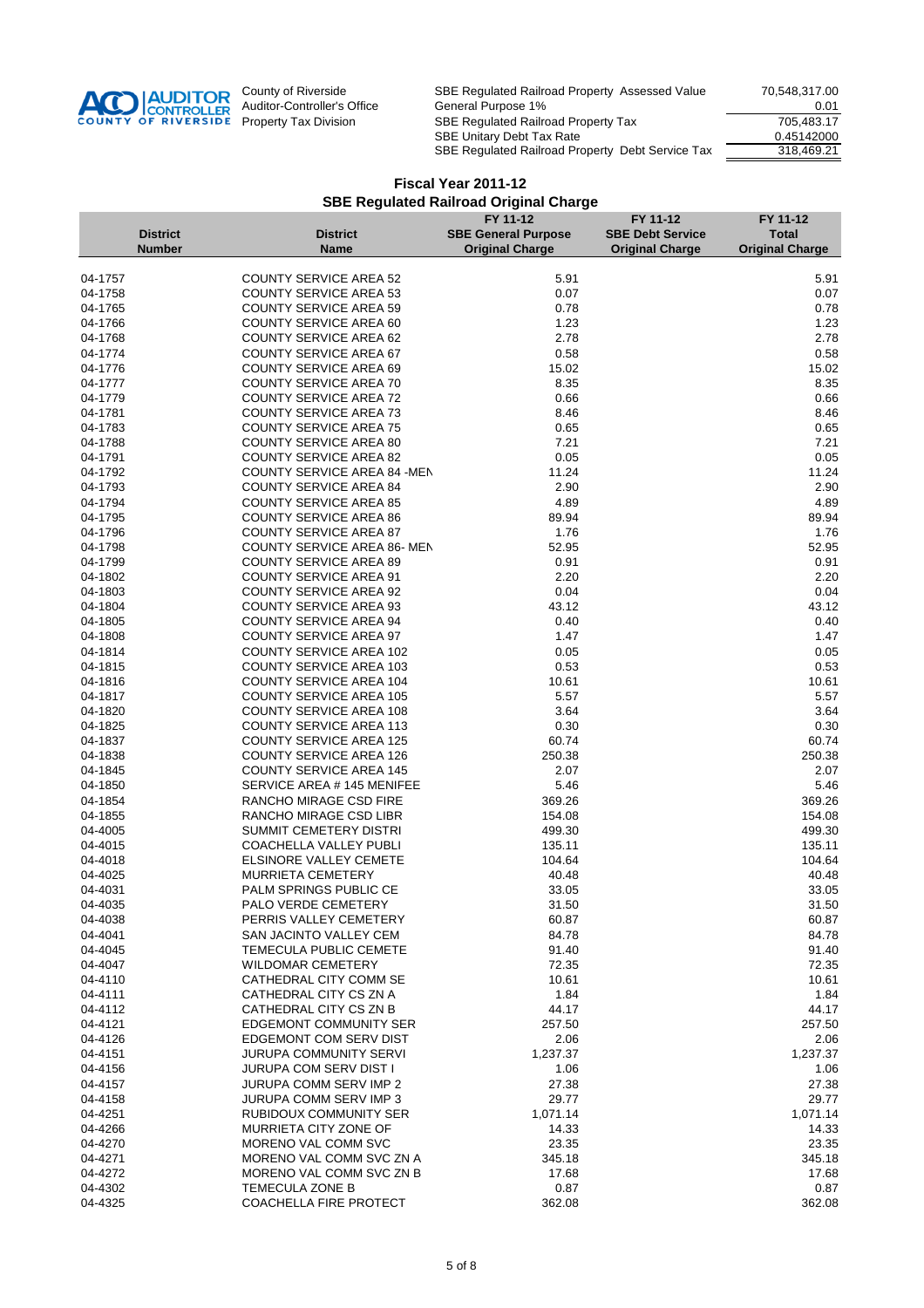

|                    |                 |                                                          | FY 11-12                   | FY 11-12                | FY 11-12               |
|--------------------|-----------------|----------------------------------------------------------|----------------------------|-------------------------|------------------------|
|                    | <b>District</b> | <b>District</b>                                          | <b>SBE General Purpose</b> | <b>SBE Debt Service</b> | <b>Total</b>           |
|                    | <b>Number</b>   | <b>Name</b>                                              | <b>Original Charge</b>     | <b>Original Charge</b>  | <b>Original Charge</b> |
|                    |                 |                                                          |                            |                         |                        |
| 04-4331            |                 | <b>IDYLLWILD FIRE PROTECT</b>                            | 182.63                     |                         | 182.63                 |
| 04-4341            |                 | <b>MURRIETA FIRE PROT DIS</b>                            | 798.07                     |                         | 798.07                 |
| 04-4343<br>04-4345 |                 | <b>MURRIETA FIRE POR CO F</b><br>MENIFEE FIRE PROTECTION | 822.04                     |                         | 822.04<br>666.69       |
| 04-4347            |                 | WILDOMAR FIRE PROTECTION                                 | 666.69<br>253.87           |                         | 253.87                 |
| 04-4365            |                 | <b>DESERT HOSPITAL</b>                                   | 860.10                     |                         | 860.10                 |
| 04-4381            |                 | PALO VERDE VALLEY HOSP                                   | 49.51                      |                         | 49.51                  |
| 04-4391            |                 | SAN GORGONIO PASS MEM                                    | 555.58                     | 3,398.00                | 3,953.58               |
| 04-4455            |                 | <b>BANNING UNIF SCH DIST</b>                             | 454.13                     |                         | 454.13                 |
| 04-4461            |                 | <b>BEAUMONT LIBRARY</b>                                  | 365.59                     |                         | 365.59                 |
| 04-4485            |                 | PALO VERDE VALLEY LIBR                                   | 102.80                     |                         | 102.80                 |
| 04-4541            |                 | <b>WEST RIVERSIDE MEMORIAL</b>                           | 0.00                       |                         | 0.00                   |
| 04-4555            |                 | CV MOSQ & VECTOR CONTR                                   | 941.39                     |                         | 941.39                 |
| 04-4571            |                 | N.W. MOSQUITO & VECTOR                                   | 818.32                     |                         | 818.32                 |
| 04-4606            |                 | BEAUMONT CHERRY VAL RE                                   | 592.54                     |                         | 592.54                 |
| 04-4611            |                 | COACHELLA VALLEY REC A                                   | 694.37                     |                         | 694.37                 |
| 04-4621            |                 | <b>JURUPA AREA REC &amp; PARK</b>                        | 436.80                     |                         | 436.80                 |
| 04-4631            |                 | <b>COUNTY ORTEGA TRAIL RE</b>                            | 37.23                      |                         | 37.23                  |
| 04-4646            |                 | VALLEY WIDE REC & PARK                                   | 340.92                     |                         | 340.92                 |
| 04-4661            |                 | <b>COACHELLA SANITARY</b>                                | 97.07                      |                         | 97.07                  |
| 04-4671            |                 | HOME GARDENS SANITARY                                    | 40.54                      |                         | 40.54                  |
| 04-4681            |                 | <b>VALLEY SANITARY</b>                                   | 278.57                     |                         | 278.57                 |
| 04-4696            |                 | <b>THERMAL SANITARY</b>                                  | 0.26                       |                         | 0.26                   |
| 04-4811            |                 | CABAZON COUNTY WATER                                     | 2.56                       |                         | 2.56                   |
| 04-4821            |                 | COACHELLA VALLEY WATER                                   | 2,262.70                   | 21,393.08               | 23,655.78              |
| 04-4822            |                 | <b>COACHELLA VAL WATER PSEUD</b>                         | 0.01                       |                         | 0.01                   |
| 04-4841            |                 | CVWD IMP DIST 10                                         | 59.85                      |                         | 59.85                  |
| 04-4842            |                 | CVWD IMP DIST 17                                         | 0.72                       |                         | 0.72                   |
| 04-4844            |                 | CVWD IMP DIST 13                                         | 0.85                       |                         | 0.85                   |
| 04-4847            |                 | CVWD IMP DIST 80                                         | 139.53                     |                         | 139.53                 |
| 04-4849            |                 | CVWD IMP DIST 50                                         | 4.80                       |                         | 4.80                   |
| 04-4851            |                 | <b>MISSION SPRINGS WATER</b>                             | 91.00                      |                         | 91.00                  |
| 04-4853            |                 | <b>MISSION SPRINGS IMP B</b>                             | 30.44                      |                         | 30.44                  |
| 04-4854            |                 | MISSION SPRINGS IMP C                                    | 14.96                      |                         | 14.96                  |
| 04-4855            |                 | <b>MISSION SPRINGS IMP 1</b>                             | 0.18                       |                         | 0.18                   |
| 04-4856            |                 | MISSION SPRINGS IMP 2                                    | 1.71                       |                         | 1.71                   |
| 04-4861            |                 | <b>EAST BLYTHE COUNTY WAT</b>                            | 7.29                       |                         | 7.29                   |
| 04-4866            |                 | MISSION SPRINGS IMP G                                    | 62.15                      |                         | 62.15                  |
| 04-4867<br>04-4869 |                 | MISSION SPRINGS IMP E<br><b>MISSION SPRINGS IMP S</b>    | 3.87<br>55.83              |                         | 3.87<br>55.83          |
| 04-4871            |                 | <b>IDYLLWILD COUNTY WATER</b>                            | 52.53                      |                         | 52.53                  |
| 04-4872            |                 | <b>IDYLLWILD COUNTY WATER</b>                            | 19.77                      |                         | 19.77                  |
| 04-4877            |                 | <b>MURRIETA COUNTY WATER</b>                             | 0.09                       |                         | 0.09                   |
| 04-4891            |                 | PINE COVE COUNTY WATER                                   | 22.97                      |                         | 22.97                  |
| 04-4893            |                 | <b>WEST VALLEY WATER</b>                                 | 4.03                       |                         | 4.03                   |
| 04-4896            |                 | YUCAIPA VALLEY COUNTY                                    | 18.53                      |                         | 18.53                  |
| 04-4897            |                 | YUCAIPA VALLEY COUNTY #1                                 | 9.98                       |                         | 9.98                   |
| 04-5121            |                 | DESERT WATER AGENCY                                      | 187.01                     | 77,416.64               | 77,603.64              |
| 04-5131            |                 | DESERT WATER AGENCY 1S                                   | 20.35                      | 746.42                  | 766.76                 |
| 04-5132            |                 | DESERT WATER AGENCY 2N                                   | 0.32                       | 472.24                  | 472.55                 |
| 04-5133            |                 | DESERT WATER AGENCY 3R                                   | 3.73                       | 1,068.46                | 1,072.18               |
| 04-5134            |                 | DESERT WATER AGENCY 4T                                   | 0.55                       | 968.39                  | 968.95                 |
| 04-5135            |                 | <b>DESERT WATER AGENCY 5T</b>                            | 3.75                       | 2,378.64                | 2,382.38               |
| 04-5136            |                 | DESERT WATER AGENCY 6T                                   | 9.69                       | 3,326.62                | 3,336.31               |
| 04-5137            |                 | DESERT WATER AGENCY 7T                                   | 0.27                       | 157.24                  | 157.51                 |
| 04-5139            |                 | DESERT WATER AGENCY 9T                                   | 0.04                       | 6.06                    | 6.10                   |
| 04-5141            |                 | DESERT WATER AGENCY 10                                   | 5.35                       | 2,945.22                | 2,950.57               |
| 04-5171            |                 | SAN GORGONIO PASS WTR                                    | 897.60                     | 50,841.36               | 51,738.96              |
| 04-5301            |                 | METRO WATER EAST 1301999                                 | 0.00                       | 11,748.73               | 11,748.73              |
| 04-5333            |                 | M W D EAST 21ST FR 1301021                               | 0.00                       | 12.04                   | 12.04                  |
| 04-5336            |                 | M W D EAST 24TH FR 1301024                               | 0.00                       | 188.38                  | 188.38                 |
| 04-5351            |                 | METRO WATER WEST 1302999                                 | 0.00                       | 29,662.44               | 29,662.44              |
| 04-5372            |                 | M W D WEST 11TH FR 1302011                               | 0.00                       | 131.34                  | 131.34                 |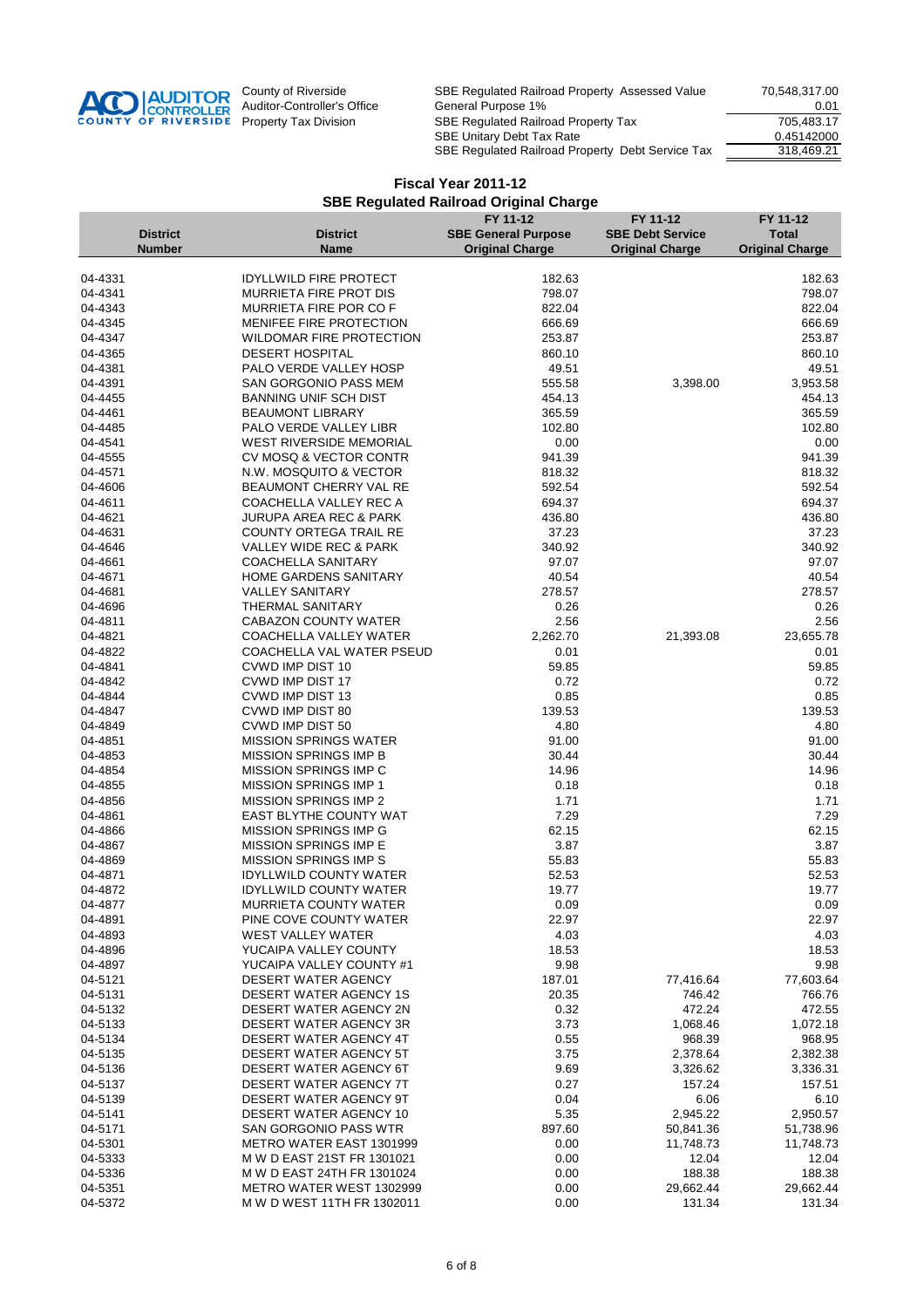

|                    |                 |                                                           | FY 11-12                   | FY 11-12                | FY 11-12               |
|--------------------|-----------------|-----------------------------------------------------------|----------------------------|-------------------------|------------------------|
|                    | <b>District</b> | <b>District</b>                                           | <b>SBE General Purpose</b> | <b>SBE Debt Service</b> | <b>Total</b>           |
|                    | <b>Number</b>   | <b>Name</b>                                               | <b>Original Charge</b>     | <b>Original Charge</b>  | <b>Original Charge</b> |
|                    |                 |                                                           |                            |                         |                        |
| 04-5401            |                 | <b>EASTERN MUNICIPAL WATE</b>                             | 3,807.83                   |                         | 3,807.83               |
| 04-5453            |                 | <b>EASTERN MUN WATER IMP 3</b>                            | 292.64<br>0.10             |                         | 292.64                 |
| 04-5455<br>04-5457 |                 | EASTERN MUN WATER IMP 4<br><b>EASTERN MUN WATER IMP 7</b> | 6.84                       |                         | 0.10<br>6.84           |
| 04-5459            |                 | EASTERN MUN WATER IMP 9                                   | 10.78                      |                         | 10.78                  |
| 04-5461            |                 | EASTERN MUN WATER IMP 10                                  | 118.11                     |                         | 118.11                 |
| 04-5462            |                 | <b>EASTERN MUN WATER IMP 11</b>                           | 1.80                       |                         | 1.80                   |
| 04-5463            |                 | EASTERN MUN WATER IMP 12                                  | 19.06                      |                         | 19.06                  |
| 04-5464            |                 | <b>EASTERN MUN WATER IMP 13</b>                           | 173.96                     |                         | 173.96                 |
| 04-5466            |                 | <b>EASTERN MUN WATER IMP 15</b>                           | 0.13                       | 8.63                    | 8.75                   |
| 04-5468            |                 | EASTERN MUN WTR IMP DI 17                                 | 219.90                     |                         | 219.90                 |
| 04-5469            |                 | <b>EASTERN MUN WATER IMP 18</b>                           | 2.20                       | 12.73                   | 14.93                  |
| 04-5473            |                 | EASTERN MUN WTR IMP DI 21                                 | 45.91                      | 23.87                   | 69.78                  |
| 04-5474            |                 | <b>EASTERN MUN WTR IMP DIST 22</b>                        | 0.00                       | 4,089.76                | 4,089.76               |
| 04-5483            |                 | EASTERN MUN WATER IMP C                                   | 91.10                      |                         | 91.10                  |
| 04-5484            |                 | EASTERN MUN WTR IMP DI U-13                               | 50.06                      |                         | 50.06                  |
| 04-5489            |                 | EASTERN MUN WTR IMP DI U-10                               | 7.18                       | 21.54                   | 28.72                  |
| 04-5491            |                 | EASTERN MUN WTR IMP DI U-1                                | 85.78                      |                         | 85.78                  |
| 04-5493            |                 | <b>EASTERN MUN WATER IMP U-3</b>                          | 94.62                      |                         | 94.62                  |
| 04-5494            |                 | EASTERN MUN WTR IMP DI U-4                                | 4.02                       | 75.44                   | 79.47                  |
| 04-5495            |                 | EASTERN MUN WATER IMP U-5                                 | 2.76                       | 2.36                    | 5.12                   |
| 04-5496            |                 | EASTERN MUN WTR IMP DI U-6                                | 11.29                      | 42.07                   | 53.35                  |
| 04-5497            |                 | EASTERN MUN WTR IMP DI U-7                                | 1.50                       | 12.80                   | 14.29                  |
| 04-5498            |                 | EASTERN MUN WTR IMP DI U-8                                | 630.04                     | 12,009.89               | 12,639.93              |
| 04-5501            |                 | ELSINORE VALLEY MUNICI                                    | 1,010.58                   |                         | 1,010.58               |
| 04-5601            |                 | LAKE HEMET MUNICIPAL W                                    | 228.13                     |                         | 228.13                 |
| 04-5611            |                 | LAKE HEMET MUNICIPAL W U-2                                | 7.83                       |                         | 7.83                   |
| 04-5651            |                 | SAN BERNARDINO V MUN W                                    | 5.70                       | 44.82                   | 50.52                  |
| 04-5701            |                 | <b>WESTERN MUNICIPAL WATE</b>                             | 4,007.67                   |                         | 4,007.67               |
| 04-5711            |                 | <b>WESTERN MUN WATER 1ST</b>                              | 70.52                      |                         | 70.52                  |
| 04-5712            |                 | <b>WESTERN MUN WATER 2ND</b>                              | 0.81                       |                         | 0.81                   |
| 04-5713<br>04-5714 |                 | WESTERN MUN WATER 3RD<br>WESTERN MUN WATER 4TH            | 8.98<br>0.03               |                         | 8.98<br>0.03           |
| 04-5715            |                 | WESTERN MUN WATER 5TH                                     | 0.85                       |                         | 0.85                   |
| 04-5716            |                 | WESTERN MUN WATER 6TH                                     | 6.93                       |                         | 6.93                   |
| 04-5717            |                 | WESTERN MUN WATER 7TH                                     | 0.33                       |                         | 0.33                   |
| 04-5718            |                 | WESTERN MUN WATER 8TH                                     | 2.03                       |                         | 2.03                   |
| 04-5719            |                 | WESTERN MUN WATER 9TH                                     | 35.49                      |                         | 35.49                  |
| 04-5721            |                 | WESTERN MUN WATER 10TH                                    | 546.18                     |                         | 546.18                 |
| 04-5722            |                 | <b>WESTERN MUN WATER 11TH</b>                             | 0.57                       |                         | 0.57                   |
| 04-5723            |                 | <b>WESTERN MUN WATER 12TH</b>                             | 0.05                       |                         | 0.05                   |
| 04-5724            |                 | <b>WESTERN MUN WATER 13TH</b>                             | 1.37                       |                         | 1.37                   |
| 04-5725            |                 | <b>WESTERN MUN WATER 14TH</b>                             | 8.53                       |                         | 8.53                   |
| 04-5747            |                 | WESTERN MUNI WATER - 34th FF                              | 0.23                       |                         | 0.23                   |
| 04-5751            |                 | <b>WESTERN MUN WATER IMP 1</b>                            | 245.17                     |                         | 245.17                 |
| 04-5752            |                 | <b>WESTERN MUN WATER IMP 2</b>                            | 28.68                      |                         | 28.68                  |
| 04-5753            |                 | WESTERN MUN WATER IMP 3                                   | 436.15                     |                         | 436.15                 |
| 04-5781            |                 | WESTERN MUN WATER IMP A                                   | 4.79                       |                         | 4.79                   |
| 04-5782            |                 | WESTERN MUN WATER IMP B                                   | 5.65                       |                         | 5.65                   |
| 04-5792            |                 | <b>WESTERN MUN WATER IMP 4-2</b>                          | 786.58                     |                         | 786.58                 |
| 28-2105            |                 | <b>CITY BEAUMONT MUNICIPAL</b>                            | 214.94                     |                         | 214.94                 |
| 28-4705            |                 | COACHELLA VALLEY RESOU                                    | 31.91                      |                         | 31.91                  |
| 28-4736            |                 | RIVERSIDE CORONA RESOU                                    | 367.95                     |                         | 367.95                 |
| 28-4743            |                 | SAN JACINTO BASIN RESO                                    | 6.37                       |                         | 6.37                   |
| 28-4831<br>28-5231 |                 | CVWD IMP DIST 1 DEBT S                                    | 517.96                     |                         | 517.96                 |
| 28-5251            |                 | <b>ELSINORE WATER</b><br><b>FERN VALLEY WATER</b>         | 21.65<br>101.44            |                         | 21.65<br>101.44        |
| 28-5255            |                 | <b>HIGH VALLEY WATER</b>                                  | 17.72                      |                         | 17.72                  |
| 28-5257            |                 | HIGH VAL WATER IMP NO 1 DEB                               | 0.00                       | 17.87                   | 17.87                  |
| 28-5260            |                 | LEE LAKE WATER                                            | 22.46                      |                         | 22.46                  |
| 28-5275            |                 | RANCHO CAL WTR R DIV D                                    | 1,876.51                   | 10,781.05               | 12,657.56              |
| 28-5285            |                 | <b>CVWD SALTON SEA ANX</b>                                | 8.35                       |                         | 8.35                   |
| 28-5291            |                 | RANCHO CAL WTR SAN R D                                    | 454.50                     | 7,157.41                | 7,611.92               |
|                    |                 |                                                           |                            |                         |                        |